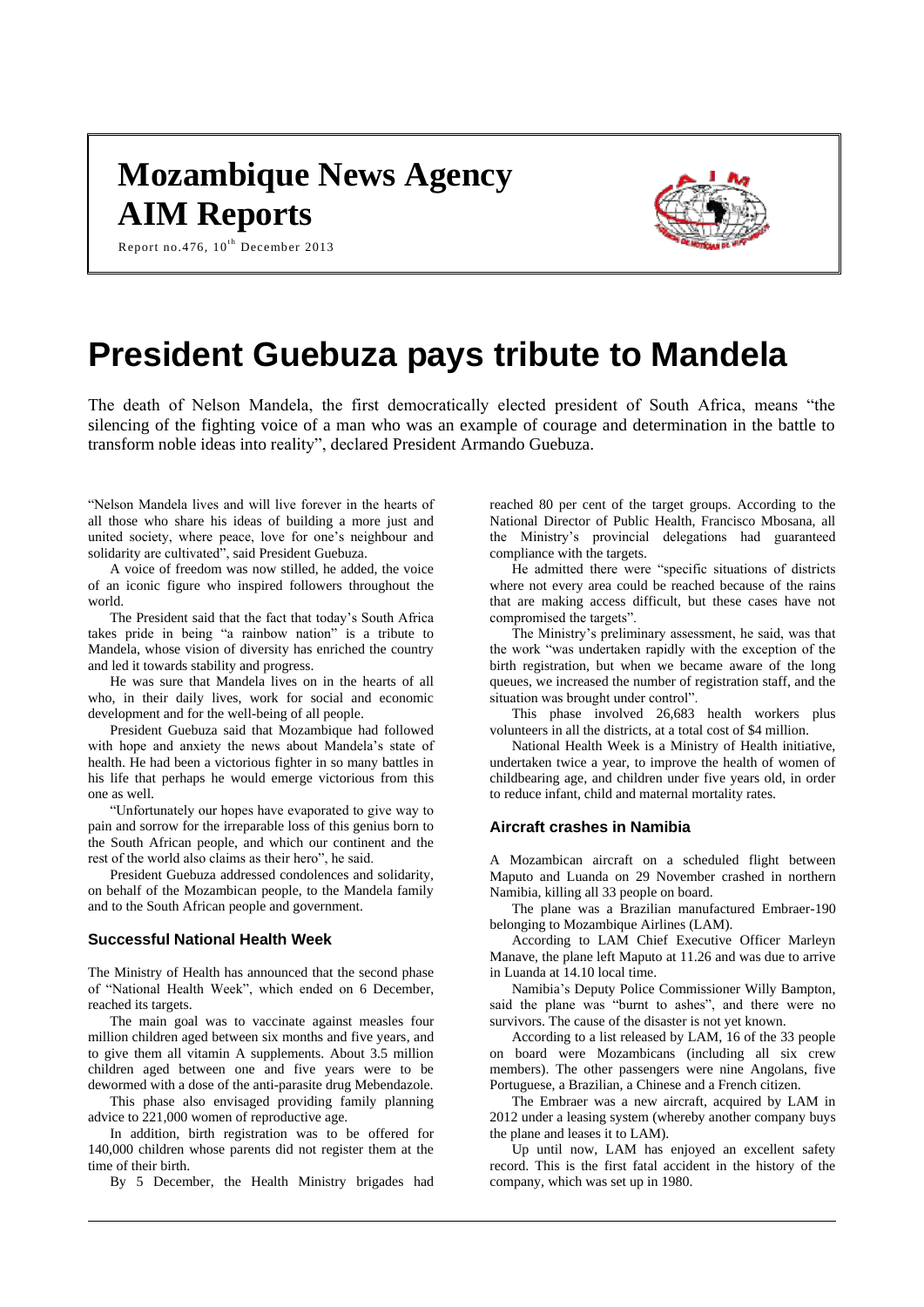## **Renamo boycotts dialogue**

In what has now become a weekly ritual, a Mozambican government delegation, headed by Agriculture Minister Jose Pacheco, on 9 December went to Maputo's Joaquim Chissano Conference Centre for another round of dialogue with the country's largest opposition party Renamo – but the Renamo delegation refused to attend.

Renamo has been demanding the presence at the dialogue table of national and foreign mediators and observers, and threatened that it would not take part in any more meetings unless these observers were present.

In mid-November, the government said that, while it was prepared to admit Mozambican observers, it had no intention of extending that invitation to foreign organisations.

Renamo has simply dug in its heels and is refusing to attend any further sessions of the dialogue, unless observers and mediators, both national and foreign, are present.

Yet it was Renamo which asked for the dialogue in the first place, and supplied the agenda items. Its original request said nothing at all about observers and mediators.

Twenty four rounds of dialogue were held between May and September, but achieved nothing at all since Renamo refused to move beyond the first point on the agenda, which was the electoral legislation.

The current electoral laws were passed in December 2012, with the parliamentary groups of the ruling Frelimo Party and the opposition Mozambique Democratic Movement (MDM) voting in favour and Renamo voting against.

Renamo has tried to use dialogue with the government to reverse that decision, but Pacheco's delegation has insisted that, under the constitutionally enshrined separation of powers, the government cannot dictate to parliament. It suggested that Renamo take its amendments to the electoral laws back to parliament – which Renamo refused to do without a prior "political agreement" with the government.

Since October the dialogue has simply ground to a halt, with Renamo refusing to attend meetings without "observers and mediators".

The head of the Renamo delegation, Saimone Macuiana, told reporters on 9 December that Renamo is waiting for a reply to a letter it sent to President Guebuza on 6 December, which once again demanded the presence of mediators.

He said that, once Guebuza had replied, Renamo would be willing to meet with the government delegation. For his part, Pacheco said Renamo should stop sending the government letters, and talk face-to-face instead. The government response to the Renamo letter, he insisted, would come in a meeting at the conference centre.

"Renamo is trying to turn the dialogue into an exchange of correspondence", he said. "So it is refusing to come to the Conference Centre to discuss the content of its own proposals. Dialogue is about talking, not writing. And that is the spirit we are going to maintain".

Renamo, he continued, should sit down with the government to discuss exactly how third parties could take part in the dialogue. . The government has already indicated that it will accept the presence of Mozambican observers, but Pacheco wanted clarity as to the tasks of these observers.

However, the government remains opposed to bringing in foreign organisations. "Domestic matters should be treated at domestic level by Mozambicans", Pacheco insisted. Mozambicans had enough dignity and self-esteem to solve their own problems, he added.

"The government believes there is room for the participation of Mozambican observers", Pacheco said. "But today Renamo is presenting a different scenario".

### **How many Renamo's are there?**

Renamo's Parliamentary deputies on 6 December strongly denied that there was any rift between themselves and the Renamo gunmen operating in the central province of Sofala and ambushing vehicles on the main north-south road.

The previous day, answering questions from deputies, Prime Minister Alberto Vaquina said he welcomed hearing Renamo parliamentarians speak of " the right to life", since he assumed this meant they "are clearly distancing themselves from the other Renamo which has been killing civilians, soldiers and policemen, and destroying public assets such as health centres, roads, vehicles".

Now Ivone Soares retorted "in this Republic there are not two Renamos, one in this parliament and one on the bush. There is one party, led by Afonso Dhlakama, who teaches us to fight for a plural Mozambique".

Rather than supporting the attacks taking place in Sofala, Soares said these were merely "attributed" to Renamo, thus suggesting that they are somehow a put-up job organised by the government.

In her attempt to sound reasonable, she declared "no-one should seek to come to power through armed force".

She was immediately seconded by a deputy of the majority Frelimo Party, Caifadine Manasse. "I agree with Ivone", he said. "Renamo has to understand that nobody should use Machiavellian means to reach power, I urge other Renamo deputies to follow her advice".

Soares immediately demanded the right to "defend my honour". She claimed that "if Renamo wanted to achieve power by armed force, it could have done so when it controlled 85 per cent of the country".

However, if Renamo intended to achieve power by democratic means, Manasse retorted, how could it do so "when you don't take part in elections, and are in the bush opening fire".

The Minister of Public Works, Cadmiel Muthemba, showed photographs of the trenches Renamo had dug across the main north-south highway near the small Sofala town of Muxungue. The road had been sabotaged this way twice on 14 November and once on 1 December. He warned that repairing this damage would divert money away from rehabilitating other stretches of road.

Renamo deputy Jose Samo Gudo thought that the cuts looked too straight to have been dug by hand. Machines must have been used, he said, thus implying that the government itself had dug holes in roads that it recently rehabilitated.

Renamo deputies protested that the government describes Dhlakama's headquarters at Satunjira, occupied by the armed forces (FADM) on 21 October as "a military base". They claimed it was just Dhlakama's residence.

Vaquina showed the Assembly footage shot by television journalists in Satunjira, showing Renamo members drilling and marching in military formation past Dhlakama. It reminded deputies that Dhlakama had publicly admitted ordering the first attacks against vehicles in June.

Frelimo deputy Edmundo Galiza-Matos Junior insisted "Renamo has to be demilitarized. Its men must be disarmed and integrated into society. Renamo should participate in elections, just like other parties".

As for the supposedly peaceful nature of Satunjira, Galiza-Matos recalled that Renamo general secretary Manuel Bissopo had publicly declared "Renamo is going to return to its General Staff Headquarters to implement the rules of document and impose a transitional government".

Simple residential areas are not normally described as "the General Staff Headquarters", said Galiza-Matos.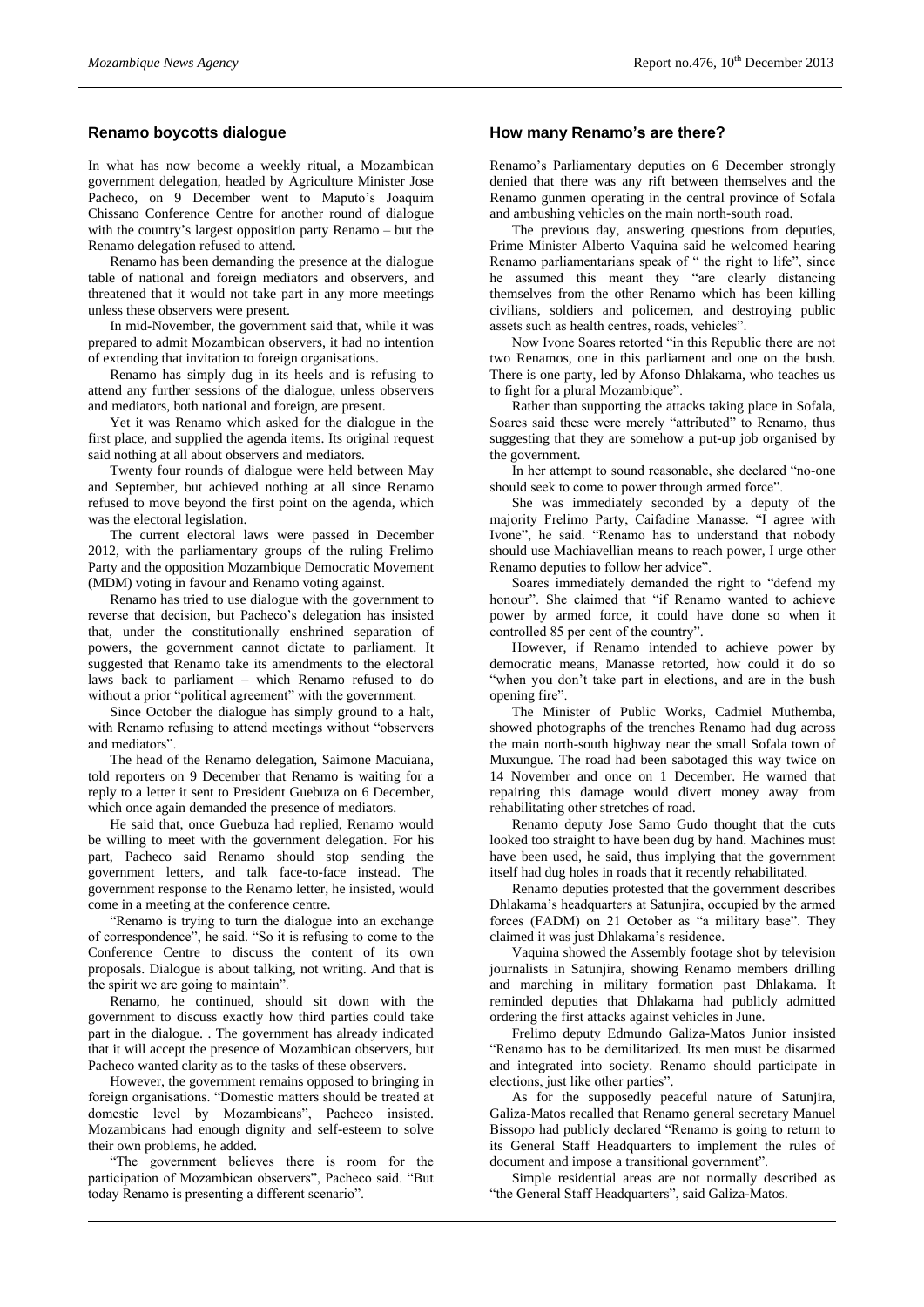## **Ten civilians murdered by Renamo in six weeks**

Attacks by Renamo gunmen over the past six weeks have resulted in ten civilian deaths with a further 26 people injured, according to the Defence Ministry.

Speaking at a Maputo press conference on 4 December, the National Director of Defence Policy in the Ministry, Cristovao Chume, did not reveal the losses suffered by the defence and security forces or by Renamo itself.

Almost all the Renamo attacks have occurred in the central province of Sofala. There was a further focus of tension in Rapale district, in the northern province of Nampula, where three attacks occurred.

Chume said that, in addition, to the human casualties around 30 vehicles have been targeted in the Renamo attacks. Damage varied from slight to total.

The Defence Ministry believed the attacks showed that there is a still a Renamo military command giving orders. "The attacks are coordinated and they (the gunmen) are complying expressly with orders given at a high level within Renamo", said Chume.

Chume urged Renamo to end hostilities, warning FADM would not stay on the defensive indefinitely. "Our position of staying on the defensive is because we think it helps unite efforts in the context of political dialogue", he said.

However, if no understanding is reached through dialogue, and Renamo continues to launch attacks, "naturally the Mozambican government, state and people cannot continue just watching these situations", he said.

## **CNE announces election results**

Mozambique's National Elections Commission (CNE) on 5 December announced the final results from the municipal elections held on 20 November, showing that the ruling Frelimo Party won both the mayoral and municipal assembly elections in 50 of the 52 municipalities contested on that day.

The opposition Mozambique Democratic Movement (MDM), the only other party to contest all the municipalities, increased its majority in the two cities where it already had mayors, Beira and Quelimane, and mounted a strong challenge to Frelimo in several other municipalities.

In a 53rd municipality, the northern city of Nampula, irregularities in printing the ballot papers forced the CNE to run the election again on 1 December. The MDM won, but this result is not included in the figures given by CNE chairperson Abdul Carimo.

The contest was at its closest in Zambezia province. The MDM's Manuel de Araujo increased his majority in Quelimane, the provincial capital, from 62 per cent in a byelection in 2011 to over 68 per cent. In Milange, on the border with Malawi, Frelimo candidate Felisberto Mvua won with slimmest of majorities – just 50.35 per cent.

The result in Gurue, in upper Zambezia was almost as close. Frelimo candidate Jahanquir Jussub becomes mayor on 50.49 per cent of the vote. At the polling stations only one vote separated him from his MDM rival Orlando Janeiro. When the votes declared invalid at the polling stations were reclassified by the CNE, to see whether any expressed a clear choice by the voters concerned, Jussub pulled ahead, gaining an extra 80 votes.

The other three Zambezia municipalities were also fairly close – Frelimo won Mocuba with 51.05 per cent, Alto Molocue with 52.06 per cent, and Maganja da Costa with 59.85 per cent.

The MDM also made a very strong showing in Maputo and the neighbouring city of Matola, long regarded as Frelimo strongholds. The mayor of Maputo David Simango was re-elected but saw the MDM challenger, Venancio Mondlane, cut his majority from 85.78 to 58.44 per cent. The reduction was even sharper in Matola: Frelimo candidate Calisto Cossa won with 56.53 per cent – but in 2008, his predecessor as mayor, Arao Nhancale had won 87 per cent.

The country's largest opposition party, Renamo, refused to take part in the elections. In the end, the MDM did much better than Renamo did in 2008. Renamo won 189 seats in the 43 municipalities that existed then. In those same municipalities, the MDM now has 308 seats, plus 29 in the ten new municipalities.

In only two municipalities – Macia in Gaza province and Nhamayabue in Tete – does Frelimo remain so dominant that it won all the seats in the municipal assemblies.

The CNE rejected all protests by the MDM concerning fraud in ten of the municipalities, and by MDM breakaway, ASSEMONA (Association for Moral and Civic Education in the Exploitation of Natural Resources) alleging fraud in the town of Angoche. In all cases, the MDM and ASSEMONA had not followed the correct procedure for appeals.

Appeals must be presented first at the polling station where the irregularity or fraud supposedly happened. The polling station staff are obliged by law to provide the political party monitors with a form on which the appeal can be written. If the staff refuse to follow this procedure, the political party or candidate concerned should protest either to the police, or to the immediately superior electoral body (a city or district elections commission). Only after all the avenues of appeal lower down the electoral hierarchy have been exhausted may a candidate protest directly to the CNE.

The CNE also explained, in considerable detail, why results sheets ("editais") were not available from over 30 of the 141 Quelimane polling stations. At the ten polling centres where these stations were located, disturbances broke out and threats were made against the staff by "unknown individuals armed with stones, bottles and plastic bags filled with sand".

These crowds in fact consisted of MDM supporters who had gathered on the pretext of "protecting" their votes, although the presence at the polling stations of people who have already voted is specifically forbidden by the electoral law.

The disturbances meant it became impossible to complete the count at these stations. Matters were made worse when trucks arrived bearing other people to join the disturbances.

Feeling that their lives were in danger, the polling station staff abandoned their positions. The ballot boxes and other electoral materials were later recovered by the police. The count was thus compromised, and the staff no longer had the original results sheets.

The MDM, however, claimed it did have duly signed and stamped copies of the editais. However, the CNE doubted the authenticity of these copies, noting that some of them either carried no stamps at all, were not signed by all the polling station staff, or bore illegible signatures. Indisputably genuine documents were only available from 110 polling stations for the election of the mayor and from 105 for the election of the municipal assembly.

The CNE has ordered an inquiry into the Quelimane disturbances, and the disappearance of the editais.

*\_\_\_\_\_\_\_\_\_\_\_\_\_\_\_\_\_\_\_\_\_\_\_\_\_\_\_\_\_\_\_\_\_\_\_\_\_\_\_\_\_\_\_*

*This is a condensed version of the AIM daily news service – for details contac[t aim@aim.org.mz](mailto:aim@aim.org.mz) \_\_\_\_\_\_\_\_\_\_\_\_\_\_\_\_\_\_\_\_\_\_\_\_\_\_\_\_\_\_\_\_\_\_\_\_\_\_\_\_\_\_\_\_*